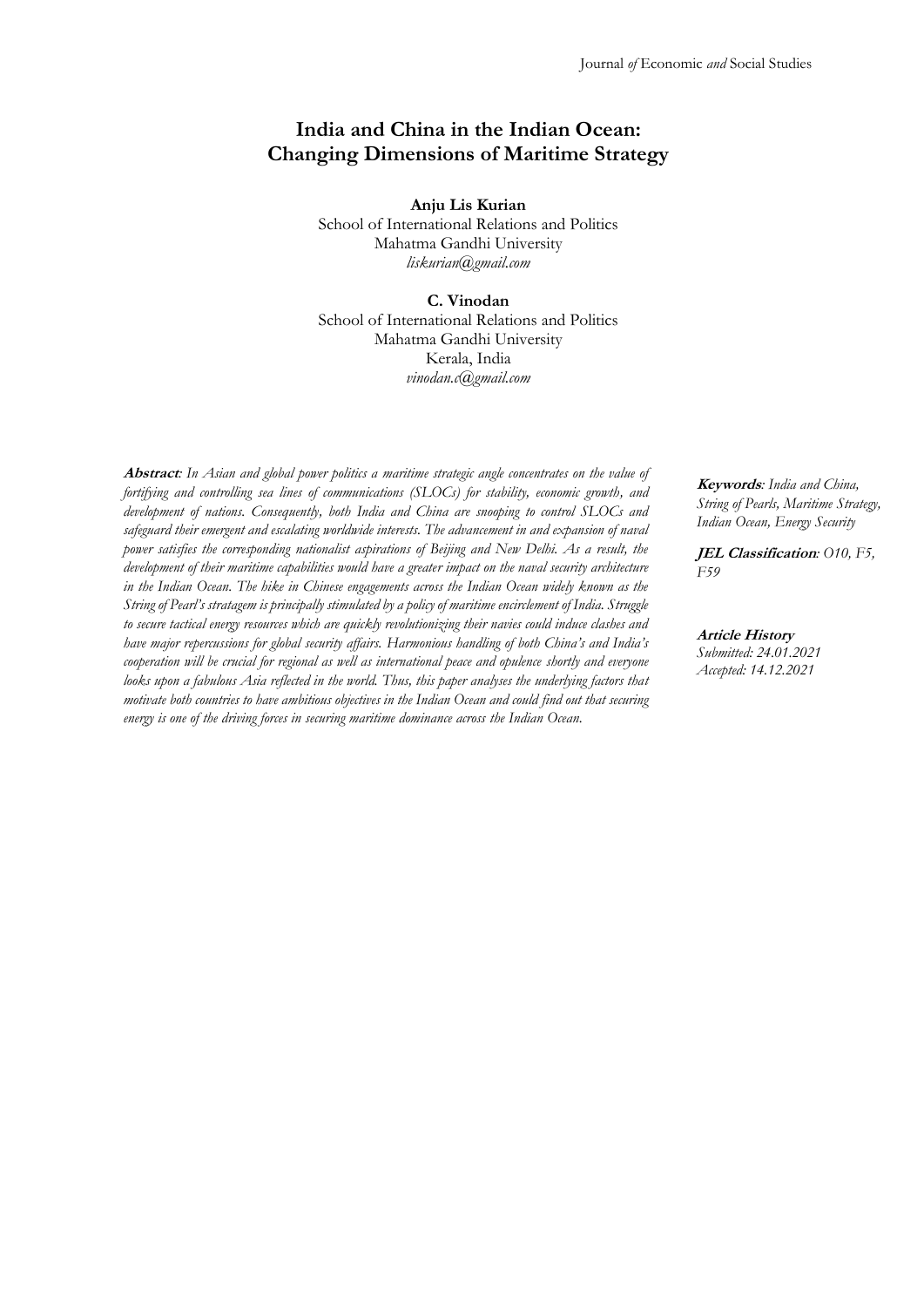### **Introduction**

The 21st Century is marked with the changeover in the center of geopolitical gravity from the Occident to the Orient where India and China are nemine contradicts considered as the engines of development for the Asian and international political economies (Raman, 2011; Srimal et al., 2018). Moreover, they search for a global power status by recouping the supremacy they have savored just before the initiation of the industrial revolution. For instance, in 1820 India and China together contributed nearly half of the world's income and 60 percent of the global GDP came from the Asian continent. In the present global system, China and India represent diverse cultures and competing models of development. However, in international relations, the magnitude of their relationship lies in the fact that China and India add up to nearly two-fifths of humanity and their huge markets play a deceive role in world markets. So, their underlying strategic disagreement and rivalry over issues extending from land as well as water to geopolitical influence draw ever more international attention. In this milieu, the connection between the two promising economies divulges ground-breaking ramifications for global security and Asian overall influence elements (Chellaney, 2012).

For more than a decade both the countries enjoyed mostly an incessant improvement in their political, economic, and security cooperation though there are unsettled boundary clashes, mutual qualms over military expansion and strategic objectives, potential economic race, and the drifting power balances and rearrangements (Yuan, 2007). Earlier for Beijing, India was a peer competitor due to its hindering problems such as poverty, poor infrastructure, and sluggish bureaucracy. But in recent times China is rendering mounting attention to New Delhi because of its strive for great-power status through diplomatic inventiveness and military build-up. Chinese concern over New Delhi is mainly focussed on four strategic advancements: 1) India's evermore articulated regional and international assertiveness, 2) its conspicuous defense modernization, 3) a potential U.S- India nexus and 4) an innovative regional and multilateral initiatives (Yuan, 2007). In Asian and global power politics controlling sea lines of communications (SLOCs) are crucial to the stability, economic development, and growth of nations. At the same time, a maritime strategic dimension concentrates on the value of safeguarding sea lines of communication and crucial chokepoints of conjoining water bodies (Brewster, 2011). Consequently, both countries are snooping to control SLOCs and safeguard their emergent and escalating worldwide interests. In addition, it is quite natural that great powers always aim for a vaunting navy which is considered as a matter of cachet. The modernization and expansion of navies are multidimensional usually with economic, social, and diplomatic reasons. The advancement in and expansion of maritime power executes the corresponding nationalist aspirations of Beijing and New Delhi. As a result, the development of their maritime capabilities would have a greater impact on the maritime security in the Indian Ocean which is one of the most significant regions of the world from ancient times onwards (Basit and Oystein, 2012).

## **Materials and methods**

The paper has followed the historical analytical method for analyzing the maritime strategies of India and China for dominance in the Indian Ocean. Here, the four common modes of writing in historical research such as description, narration, exposition, and argument have been used to compare the maritime strategies of India and China in the Indian Ocean. The data on various dimensions of maritime strategies of India and China have been collected from various sources such as government reports, articles, books, and web resources.

# **Results and Discussion**

Traditionally Chinese rulers emphasize territorial power over maritime power. Nevertheless, China was the largest naval power at the beginning of the fifteenth century during the Ming dynasty though that has ended with the ingress of the Portuguese into the high seas. Modern China has witnessed successful economic reforms since the 1980s which enhanced its clout and switched the country's strategic ambitions from time immemorial to craft its existence to the current targets of safeguarding steady financial growth. The change demarcates an essential shift for China, changing from a closed country to a developing one that has irretrievably incorporated it into the globalized world (Tsai, 2015). In the mid-1980s Beijing began to reorient its military strategy from the mainland and coastal defense to an outward power jutting capacity by sea power modernization to build a blue-water navy. Naval force modernization programs have included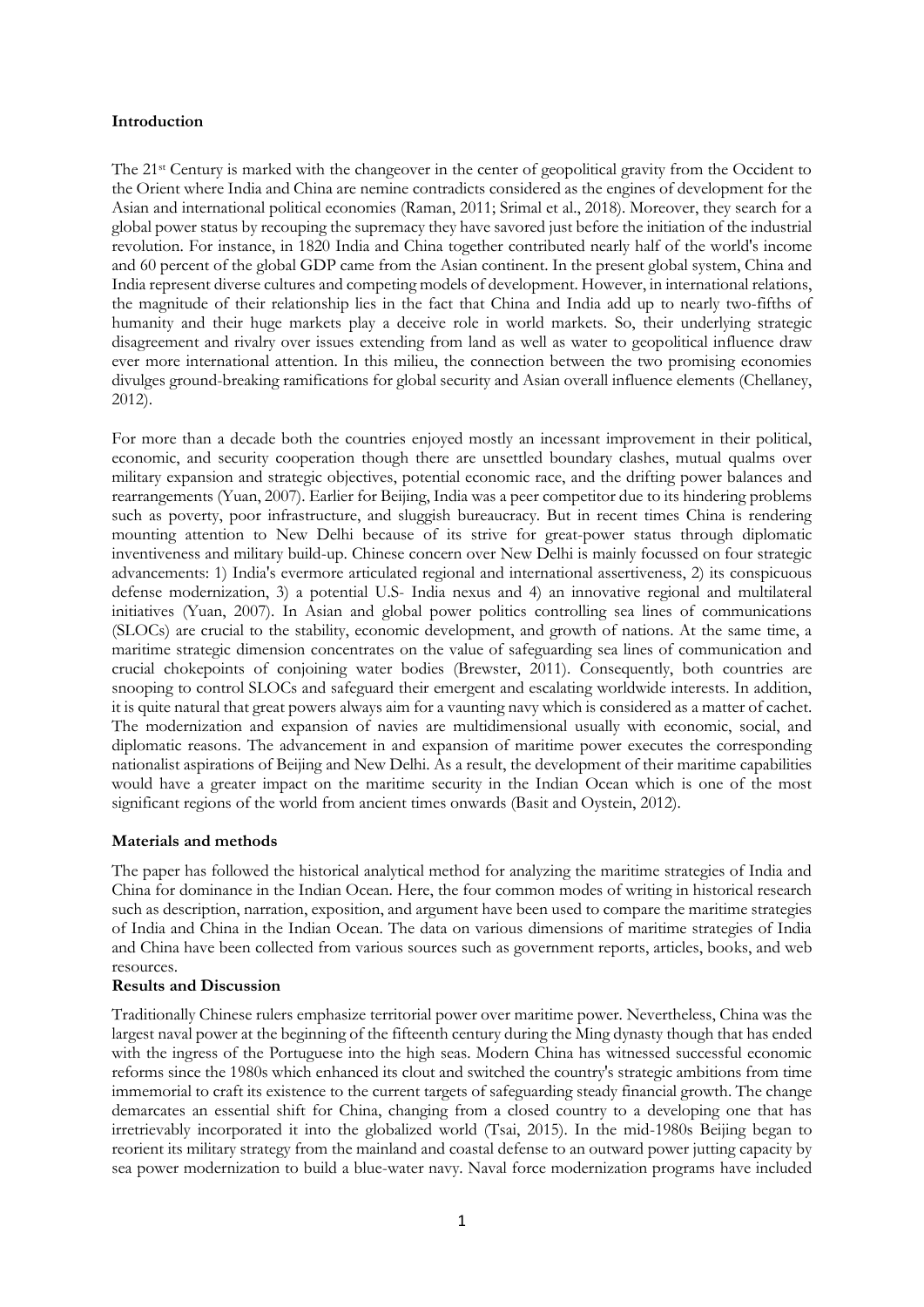technological updates across the fleet, acquiring the latest superior weapons, expanding a rigorous strategic dogma i.e., offshore defense, and ameliorating the excellence of personnel *via* training. The reinvigorated naval doctrine intends to become a global maritime force to handle not only with tactical concerns to the east but also to contest with the U.S intervention in their sphere of influence and beyond (Walgreen, 2006).

At the turn of the twenty-first century, Chinese naval modernization assumed a renewed face with the advancement of submarine force and the intensified nuclear acquisition program. The major driving force behind the near-seas active defense strategy is the Taiwan dispute which is a major point of discussion along with defending maritime sovereignty privileges, policing SLOCs in the adjacent seas, maintaining strategic nuclear deterrence, and proclaiming China's eminence as a major global power. The Dragon wishes to believe that their far-seas operations are based on the objective of forming a concrete basis for adjudicating the Taiwan issue as well as maritime boundary clashes. Moreover, the new naval orientation became a necessity for China to safeguard its oil supplies as well as marine trade itineraries. Again, China's economic advancement, its amalgamation with the global economy plus fruitful resolution of most of its border altercates have also enabled China to explicate a wider strategic outlook and pay much care in protecting the SLOCs used for its key maritime activities (Basit and Oystein, 2012). Chinese naval force modernization has a far-reaching ramification for India because China's naval competence exceeded India's by both quantitative and qualitative strings. Yet, their capability to exhibit pre-eminence over the Indian Ocean is critically restricted by the distance from ports in southern China as well as its absence of logistical support in the Indian Ocean thus it depends on chokepoints chiefly the Strait of Malacca to deploy to the Indian Ocean (Ramadhani, 2015). Here the strategy of the string of pearls obtains importance both for China and India. China's strategic ventures engulfing India are intensifying the geopolitical competition by the Chinese construction of new ports in Sri Lanka and Pakistan, new transportation links with Myanmar, Nepal, and Pakistan, and China's advancements to military infrastructure in Tibet. The foremost obvious goal of China through their assertive naval strategy is to overcome India's maritime predominance in the Indian Ocean a theatre crucial to fashioning China's superiority in Asia just like any powerful nation across the world. Another Chinese strategy against India is to strengthen its ties with Pakistan to retain India under blackjack (Chellaney, 2012). On the other hand, Indian strategic thinking has attained partial reorientation from a purely continental towards a more maritime perspective that will enable India to become a supreme naval power in the Indian Ocean (Brewster, 2011).

Compared to China, India is a laggard in the initiation of the program to enlarge the blue water navy including considerable hikes in naval expenditure. Since the mid-1990s capital expenditure on the upgradation of naval force has increased which invigorated plans for noteworthy modifications in the Indian Navy's force architecture with special vehemence on maritime control capacities. With the ascendency of Chinese strategic ambitions in the Indian Ocean region, India has been actively involved in formulating security alliances that are envisioned to augment India's potential to portray the power and confine China's potential to widen security alliances (Ayres, 2017). Due to the idiosyncrasy of the Indian Ocean as an encased ocean, the Indian Navy has given conscientious concentration to the gag focuses at passageways to the Ocean around southern Africa containing the Mozambique Channel, the Arabian peninsula constituting the Strait of Hormuz and Bab-el-Mandeb, and the straits interfacing the Indian as well as the Pacific Ocean through the Indonesian archipelago including the Malacca, Sunda and Lombok straits (Brewster, 2010).

India explicitly pronounced its maritime strategy in 2007 in the document titled 'Freedom to Use the Seas: India's Maritime Military Strategy'. This study has discussed three important navigators behind India's strategies for its navy: first, India's reliance on safe sea lines of communications (SLOCs), particularly for oil as well as gas imports and other commodities. This endeavor to combat piracy plus rescue missions after natural disasters and responding to various non-traditional maritime risks like terrorist attacks using sea routes; secondly, the risk of military conflict due to the uncertainty regarding the intentions of other actors in expanding their maritime power in the region; and finally, the imperative of national pride that means India considered the Indian Ocean as its traditional area of influence and currently the country pursuit for a more emphatic performance in the Ocean in connection with its mounting ambitions for dominant power. All these naval strategies are interrelated in many ways and are well portrayed in India's official maritime documents (Basit and Oystein, 2012).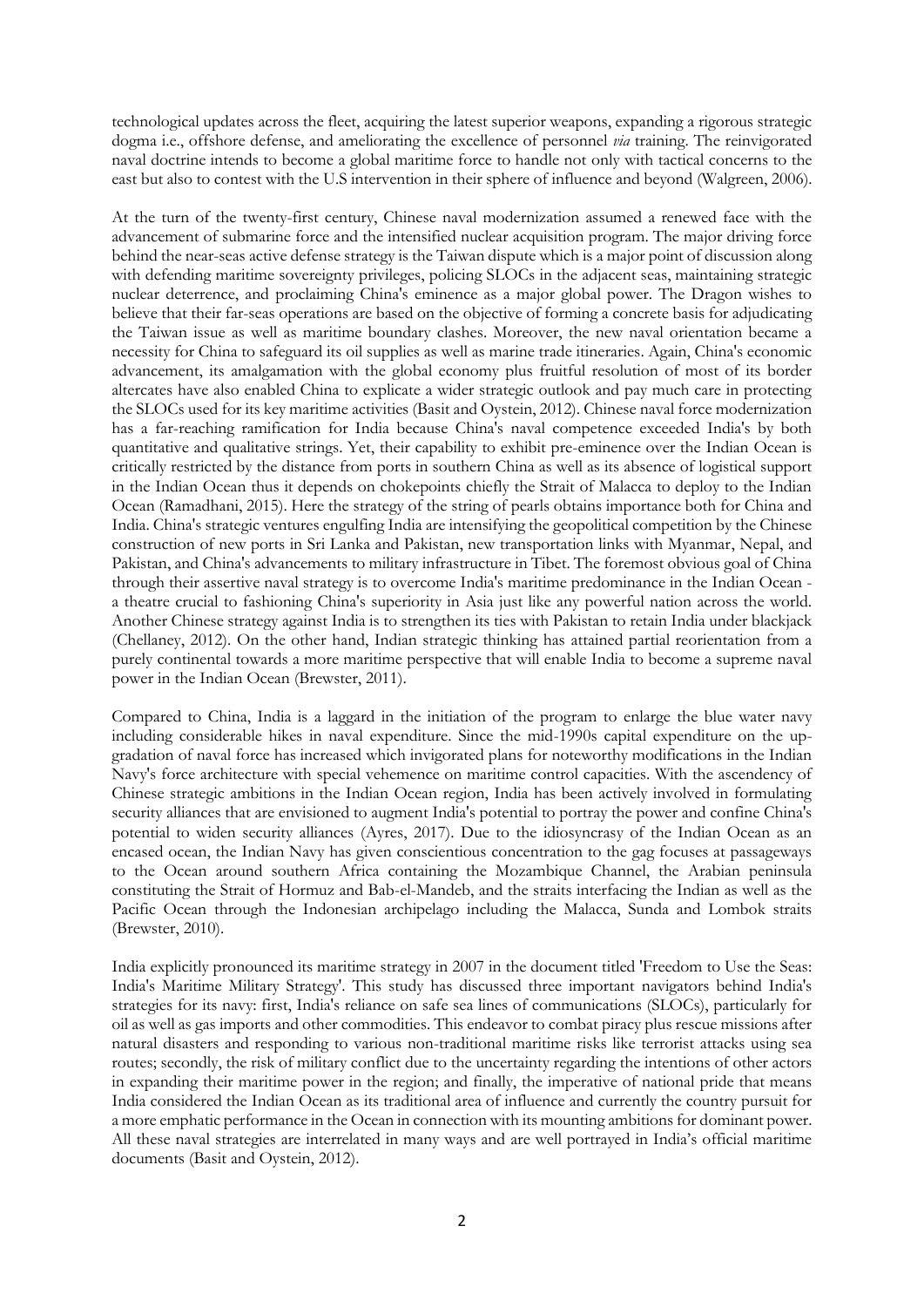India's current maritime programs, as well as projects, are said to be intended in formulating a steel ring surrounding its territories as a response to China's string of pearls strategy in the Indian Ocean. There are many reasons for the accused policy such as the Indian navy has a surveillance post in Madagascar, cordial naval ties with Maldives, naval bases in its territories in the Andaman and Nicobar Islands in the Bay of Bengal and on the Agalega Islands of Mauritius, a port project in Chabahar in southern Iran, and collaboration with an array of nations like Oman, Mozambique as well as South Africa on the African continent's east and south coast, and several South-East plus East Asian states, comprising Japan and Vietnam. The underlying reason for India's renewed emphasis on naval modernization is the perceived challenge from China. The reports on Chinese plans to develop communication as well as helipad amenities on Myanmar's Coco Islands of India's east coast as part of what India conceives Beijing's vision of surrounding its territory is a threat to India. As a response, India is attempting to counterpoise China's increasing interferences with its whereabouts in the coastal nations where it has commendable tralatitious benefits. Also, India carefully watches China's engagements in the Ocean as its undertakings may probably challenge India's security interests (Basit and Oystein, 2012). In recent years India has initiated an important naval build-up by acquiring vital naval platforms from Russia and its navy currently grades seventh globally in size plus the sole nation in South Asia as well as one of the nine in the world to acquire an aircraft carrier (Yuan, 2007).

### **The Indian Ocean and the String of Pearls**

The Indian Ocean is the world's third-biggest maritime bowl which represents 20% of the world's water surface encompassed by 56 nations. The littoral countries have tremendous mineral assets involving oil as well as natural gas and some are among the world's quickest developing buyer markets (Basit and Oystein, 2012). By resting in the middle between the incredible economies of the Indian subcontinent and the Far East and inside the oil-rich Gulf territory, the Indian Ocean assumes a pivotal position. Historically, the Indian Ocean has been home to a portion of the world's most crucial sea lines of communication for worldwide exchange and its significance has risen again by getting one of the busiest ocean paths on the planet for commodity trade, capital, manufactures and services. The SLOCs in the Ocean account for almost half of the global container traffic plus approximately 70 percent of petroleum goods traffic (Farooq, 2007). Alfred Thayer Mahan was an American sea power theorist, the Chinese analysts are fond of referring to him to accentuate the strategic significance of the Indian Ocean. The most famous quote credited to Mahan is also the most overwhelming in its sweep: 'Whoever controls the Indian Ocean dominates Asia. This ocean is the key to the Seven Seas. In the 21st century, the destiny of the world will be decided on its waters' (Yoshihara, 2012; EFSAS, 2019).'

Maritime competition with China has reoriented India's strategic perspective and strengthened its concentration in achieving naval dominance across the region (Ganguly, 2015). India's reputation as the most crowded country in the Indian Ocean realm and its fundamental gesture in the northern Indian Ocean has long contributed to the beliefs in New Delhi about India's vocation to control the eponymous sea. The recent reports feature the common grounded custom among the Indian think tanks that the Indian Ocean is or should be India's Ocean (Brewster, 2011). Indeed, even before India's freedom, India's most popular maritime strategist K.M. Panikkar contended that the Indian Ocean should remain 'really Indian' pushing the production of a 'steel ring' around India through the establishment of naval bases in Singapore, Mauritius, Yemen, and Sri Lanka. Not only that the significance of the Indian Ocean for India can be seen in the writings of various scholars, some of the famous quotes are the following: 'The future of India has been determined not on the land frontiers, but on the oceanic expanse which washes the three sides of India', 'Whoever controls the Indian Ocean has India at his mercy, 'India's security lies on the Indian Ocean, India's future, therefore, is closely bound up with the scan is a can elope gradually as a naval power', and 'India's future greatness lies on the sea' (Yoshihara, 2012).

But in contrast to India's strategic desires in the Indian Ocean, China is developing political as well as business stakes together with its *de facto* coalition through Pakistan and virtuous political plus economic tieups with Burma, Nepal, Bangladesh, and Sri Lanka. India's troubled relations with South Asian nations even though it follows the 'neighborhood first policy' bolster China's manifestation across the expanse. In addition, China has made substantial investments in these nations thereby trapping the vast markets for Chinese goods and opening opportunities for constructing military-related amenities (Menon, 2017). In the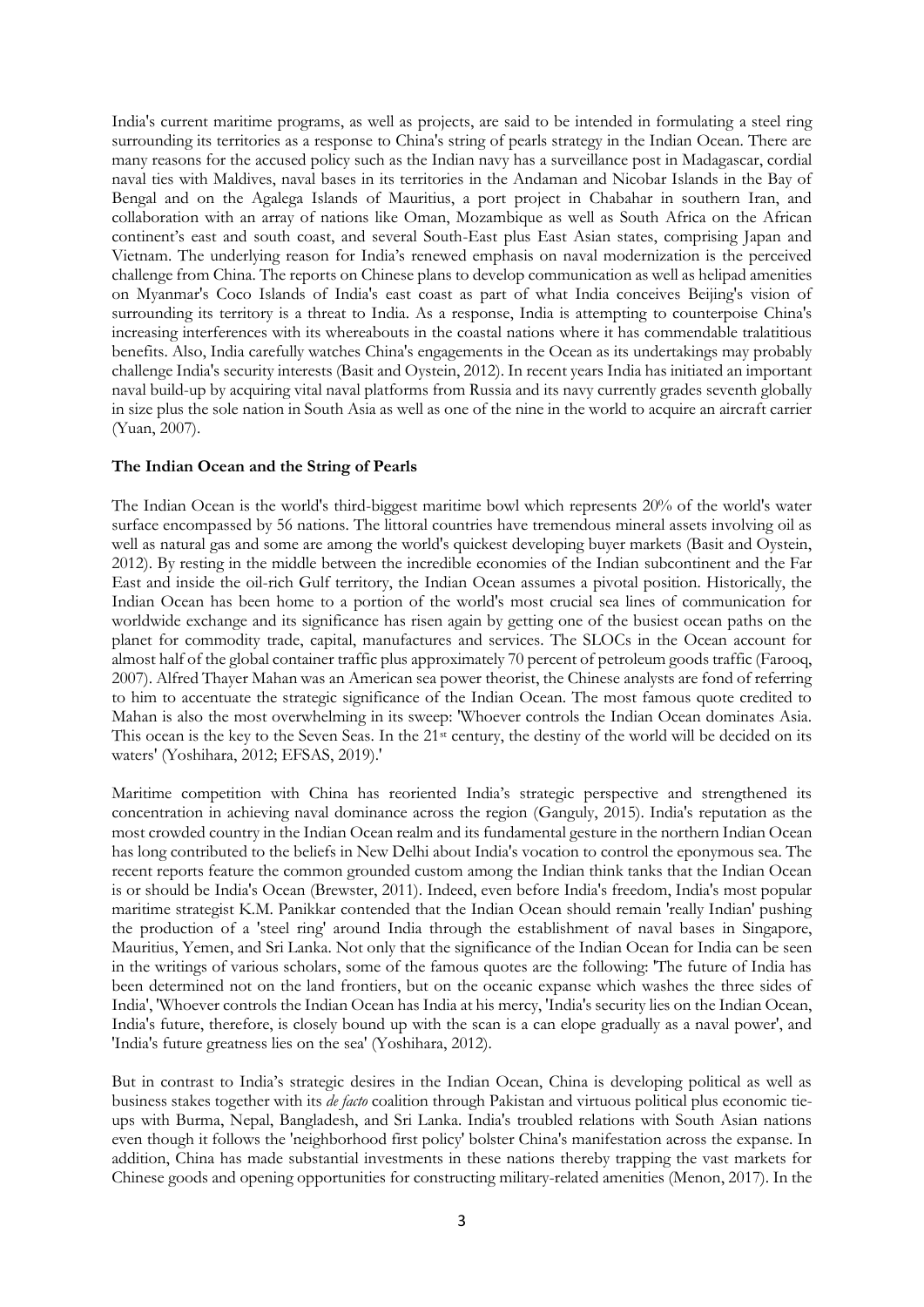view of several Indian strategists, China's activities in Southern Asia such as its integration of Tibet, its alignment with Pakistan, and its cooperation with Burma, Bangladesh, and Nepal are part of an adhesive as well as the efficacious policy of 'encirclement' or 'containment' of India. The enlargement of China's interactions and motivations widely known as the String of Pearls strategy is principally stimulated by a policy of maritime encirclement of India (Li, 2013). More precisely, a string of pearls is a strategy that envisions crafting strategic dealings with countries from the Middle East to the South China Sea to safeguard China's energy pursuits and other security intentions (Conrad, 2012).

 The axiom 'String of Pearls' was first used to portray China's arising maritime interests in a report named 'Energy Futures in Asia' by a safeguard defense contractor, Booz-Allen-Hamilton. The U.S. Division of Defence's Office of Net Assessment has dispatched this report in 2005. Accordingly, the American coinage of the term 'String of Pearls' strategy is utilized concerning how China purportedly is attempting to establish military bases across the Indian Ocean for safeguarding its energy supplies and counter the U.S navy's and the Indian navy's challenges (Basit and Oystein, 2012). Chinese 'string of pearls' Policy includes the security of Chinese SLOCs spreading from China to Sudan. Most of the SLOCs permeating constrictions like Bab El Mandeb, Malacca, Hormuz, and Lombok Strait are numerous geopolitical marine amenities in South Asia. In another way String of Pearls enunciates Chinese rising strategic sway using its fortitude to spate its technique in anchorages and airstrips pooled with geo-political conglomeration to endeavor for having a symphonic ocean (Malik, 2013). However, the thought of String of Pearls quickly picked up an emanation of authenticity in India with fears about China's encirclement.

China's longing to extend power in the Indian Ocean and guarantee the security of its SLOCs has purportedly determined to craft String of Pearls system by establishing a nexus of maritime bases like Kra Isthmus in Thailand, Coco islands in the Andaman Sea as well as Sittwe in Myanmar, Chittagong in Bangladesh, Hambantota in Sri Lanka, Marao in the Maldives, and Gwadar in Pakistan in which Coco islands and Gwadar have Chinese signals intelligence facilities (Kumar, 2011). Likewise, Bangladesh has offered naval access to China in its prized Chittagong port. This was a setback to New Delhi because it has long been sought but to no avail. The access to Chittagong port will facilitate India for its planned natural gas imports from Myanmar for shipment to its northeast region (Hong, 2007). On the one hand, some analysts have pointed out that China's string of pearls strategy will girdle India. On the other, some are suspecting about the actual presence of Chinese military bases in the Indian Ocean (Basit and Oystein, 2012).

Many of the assessments from Indian strategists and defense organizations explicitly declare that China's string of pearls strategy intends to dictate over the Indian Ocean. One of the most outspoken sources discussing China's string of pearls, the Asia Times newspaper has expressed the view that the Indian defense establishment unabashedly perceives the clout of China as the most corking threat to India's safety that continues to bump up and the echoes of this supremacy are mainly sea-based. Again, in an article of 2006, the Asia Times listed out almost all the proposals of China operational or budding in the Indian Ocean and amalgamating together into a plan of China's aspirations to militarily dominate India in the Indian Ocean. The newspaper has the opinion that Gwadar port has a far-reaching implication in China's outline. It is considered as the western-most pearl in China's string of pearls strategy, the other pearls being naval amenities in Bangladesh, Myanmar, Thailand, Cambodia, and the South China Sea (Conrad, 2012). Every pearl is seen as a demonstration of Chinese geopolitical sway and its desire to ascertain its presence in the Indian Ocean Region.

As everyone believes, in all the pearls in the strategy the Gwadar port in Pakistan deserves exceptional deliberation. The joint Pakistan-China enlargement of Pakistan's strategic naval base at Gwadar on the Makran coast has extensive strategic implications for two reasons. First, it opened up China's direct access plus basing facilities in the Indian Ocean, and second, it provides propinquity to the Straits of Hormuz (Farooq, 2007). The Gwadar port was conceived at the beginning of 2001 and the U.S. invasion of Afghanistan gave an impetus to it which operationalized in 2007 ahead of schedule. The Gwadar with twelve berths and terminals with the capability to cater ships in the 200,000-ton class together with a large special economic zone forms it as one of the biggest as well as most tactically positioned deep-sea ports in the globe. For China, the port is strategically very important due to copious reasons, some are the following: 1) the project is gestated as a means to weaken India's capability to cordon Pakistan at a time of war, 2) it will enhance the ability of China to supply Pakistan, 3) the port enables Pakistan to be a corridor for trade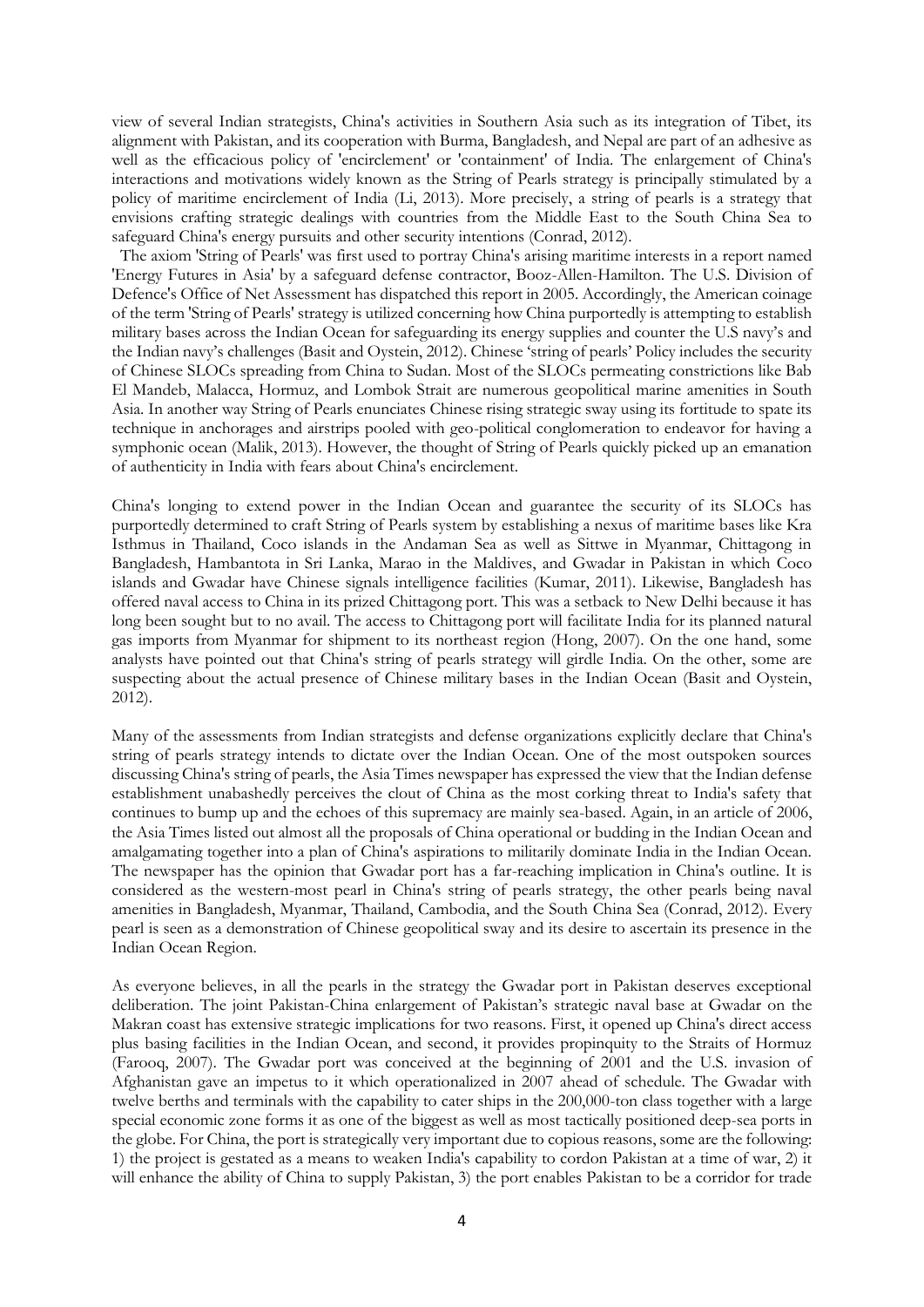as well as a conveyance from the Central Asian Republics (CAR) to the rest of the Earth, 4) Gwadar facilitates China's maritime trade passing to the Persian Gulf, 5) the port also delivers an energy route to overcome China's vulnerabilities in the waters of the Indian Ocean, 6) it will endow with opportunities of economic growth in the western parts of China, and 7) for the Chinese navy, Gwadar offers a new entry to the Indian Ocean and can be utilized during a military contingency. Based on some reports, it is vital to note that the port has been deepened from 11 to 14 meters as deep as 19 meters. According to the analysts, a port as deep as 19 meters is only beneficial for carriers and nuclear submarines which raises doubts about the genuine intentions of China through these initiatives in the region (Kumar, 2011).

Several hawks have the opinion that China's putative encirclement strategy can be justified on the grounds of India's more offensive approach which advocated a policy of 'counter-encirclement' of China *via* involving in security partnerships along China's fringes in Southeast Asia, Northeast Asia, and North as well as Central Asia. India's establishment of security amenities in Tajikistan and Mongolia is taken as a sign of India's counter-encirclement strategy in China's Central Asia and North Asia and on the eastern periphery, such a strategy might be navigating India's relationships with Vietnam, Taiwan, South Korea, and Japan. Also, a counter-encirclement strategy is employed for the tangible Indian security existence on China's periphery like Indian management of the Malacca Strait, an Indian naval presence in the South China Sea, and even in the Sea of Japan (Brewster, 2011). According to Chinese analysts through these efforts, India is in quest of further consolidating its South Asian dominance and control of the Indian Ocean and building up to minimum but credible deterrence against China. Hence India has emerged as an indisputable predominant power in South Asia at the end of the Cold War and was unsurpassed in the region by every indicator from military strength to economic power. It is currently aspiring for global great power status i.e., evident in its pursuit for a permanent seat in the UN Security Council (Yuan, 2007). Despite these existing realities, New Delhi is looking at the String of Pearl's theory as an unhealthy and compulsive preoccupation of China in their sphere of influence. Besides the Indian security community is not as confident as to believe China's engagements in the region as a legitimate reflection of their commercial interests or strategic interests in protecting the SLOCs around the Indian Ocean. Even those who acknowledge China's interests in SLOC's security argue that China is overstepping the limits to the extent of establishing a sway over the Indian Ocean region thereby generating a security dilemma for India (Brewster, 2010).

Whatsoever is going on in the power realm of the Indian Ocean region, many Chinese admit that India will dynamically retort to Beijing's ingress into New Delhi's nautical neighborhood. The Indian Maritime Doctrine of 2004 abrasively proclaims that China is trying to 'strategically encircle India' that indicates India's predispositions towards the existence of extra-regional powers in its maritime vicinity. India's hegemonic approach to its adjacent waters operates strongly which obliges great powers to sustain a balance in the international system. India's interactions in the expanse from time immemorial, its favorable geographic location, and its strategic traditions have together fostered a persisting resentment and revulsion towards extraneous interests in the Indian Ocean and its littorals. But China, a nation skyrocketing to great power status looks upon the waters to its southwest as the only strategically significant space within which it could channelize and materialize its rising power dynamics (Yoshihara, 2012).

## **The Dimension of Energy Security**

Today, energy security unquestionably landscapes both China's and India's diplomatic as well as strategic calculations. Chinese leadership often voiced concern about energy security and the question of reliable plus safe imports of oil is always in its national security interests. In late 2003 President Hu Jintao voiced alarms about the security of energy imports to China since about 80 percent of China's oil imports are shipped through the Strait of Malacca. Later in 2005, at the time of leading the State Energy Leading Group, Premier Wen claimed that 'energy is an important strategic issue regarding China's economic growth, social stability, and national security.' Again in 2006 during the G8 summit, President Hu stressed the issue by declaring that 'global energy security has a bearing on the economic lifelines and the people's livelihood of various countries and is of utmost importance to maintaining world peace and stability and promoting common development of various countries (Basit and Oystein, 2012).'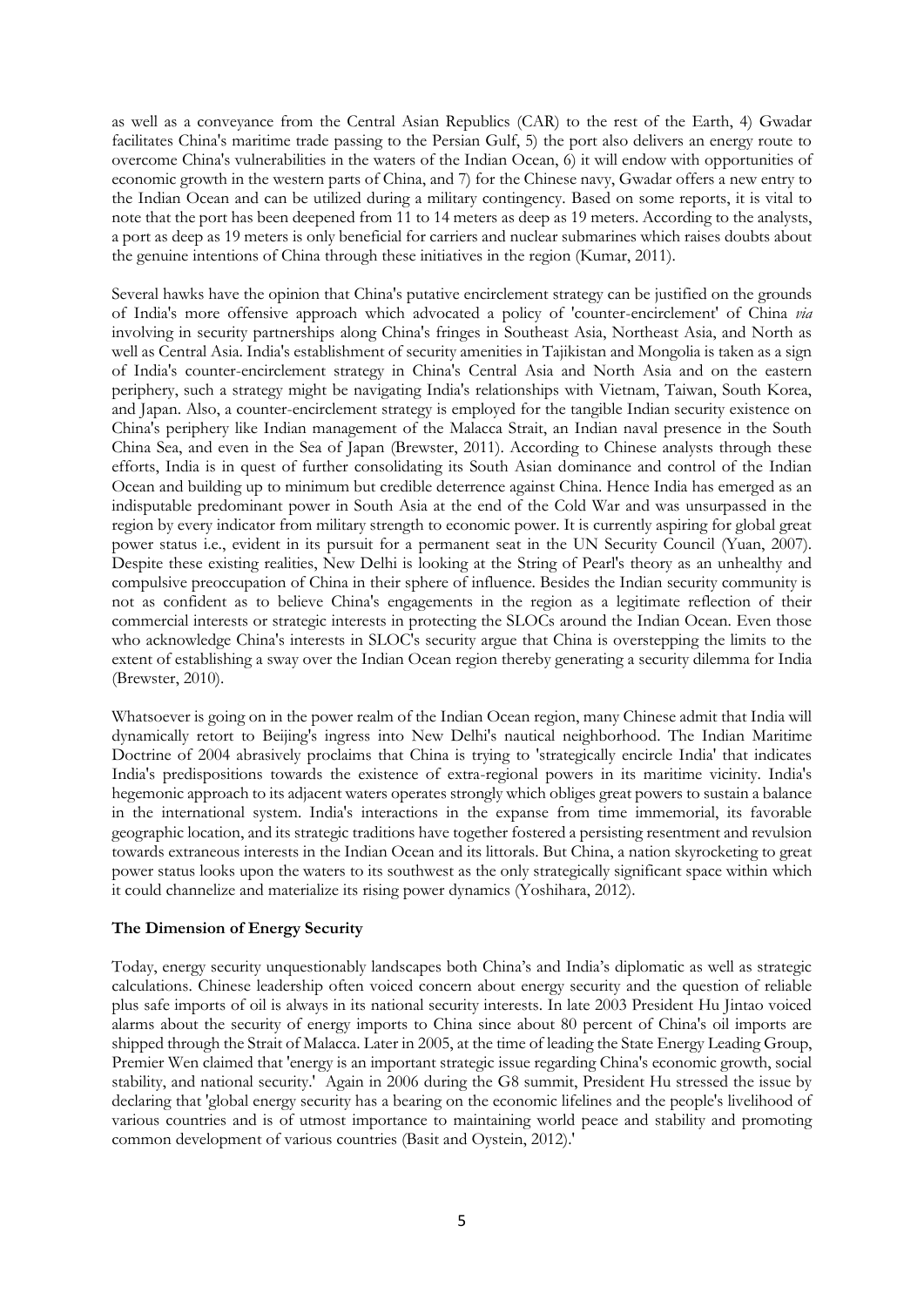The Sea Lines of Communications (SLOCs) proceeds from Asiatic Monsoon Rimland to Suez is a foremost energy vexation for China. So, China is following a strategy of maintaining its SLOCs secure by following the String of Pearls for its energy securities in the U.S eclipsed Indian and Pacific Oceans. The latest Indo-U. S plans to work in coaction to control the Indian Ocean recognizes the legitimacy of all littoral countries to protect their strategic pursuits (Malik, 2013). The Indian strategists and naval researchers underlined the connections between India's leapfrogging as a maritime power as well as its energy security requirements. They emphasized the fact that without safe SLOCs India's economic development is in peril. Therefore, the race to acquire strategic energy assets in Asia which are quickly overhauling their navies could induce clashes and have commendable entailments for global security and affairs among the great powers in Asia and beyond (Basit and Oystein, 2012).

The brisk expansion of the Chinese economy has resulted in an enormous augment in China's energy requisites. Among these energy demands, petroleum products rank in a primary position. In 1993 China was a net oil importer and contributed to 40 percent of the world's oil growth. But by 2003 it became the second biggest user of oil (Malik, 2013). China's emphasis on unrelenting economic growth is the vital focal point of its grand strategy enforces them to either assertively or aggressively ascertain dealings with energyproducing and distributing countries. Then, China is endeavoring to devise strong ties throughout the Indian Ocean particularly with states in Central and Southwest Asia including the Middle East. The management of the supplies and transport required for the supply of energy means that China must build up secure lines of transport across the expanse both on land and mainly through waters. The swiftness in China's amplified enthusiasm for energy supplies is amazing, excogitating the state's swift monetary gains and the current growth rate places the country's eternal oil dependency at 30-35 percent and growing day by day. So, China is striving to access energy resources in all corners, not only in the East and South China Seas but also in Central and Southwest Asia. It is not surprising that the current expansion of China's financial bonds across the region as well as its endeavor to enhance logistical abilities by considering the fact of the Indian Ocean region holds the lion part of global energy production (Walgreen, 2006).

Late in the Cold War China has turned into a market-based economy that forced it to steadily widen its relations throughout the region. China has signed numerous oil field development contracts with Iran and 15 percent of Chinese oil needs are met through import from Sudan. The alarming billow of piracy in the propinquity of the Horn of Africa and vulnerable situations in many of the African and Middle Eastern countries has formed a bugged Chinese policy to handle such aggressions. Just like all other nations in the world, China also has the legitimacy to defend its national stakes by protecting its SLOCs in the Indian Ocean from where 70 percent of its energy flows. China's alliances with nations in and around the Indian Ocean or the execution of China's string of pearls strategy consolidated via arms sales and political, economic, and diplomatic backing (Hu, 2017). However, some writers suggest that these efforts will not counteract the SLOC defense challenge or insulate China from energy-linked vulnerabilities. But Beijing hopes the string of pearls can provide it maximum security. For example, Kra Isthmus could render a secure as well as a substitute path instead of longer, vulnerable and the U.S dominated three km narrow chokepoint at Malacca in between Hambantota to Shanghai. Because the only power capable of gravely interrupting oil supply to China in the US, which is the country primarily dominates the Indian and Pacific Oceans maritime activities (Malik, 2013; Basit and Oystein, 2012).

China has compounded its economic tie-ups through the direct investments and skillful deployment of economic inducements to draw Bangladesh, Nepal, Pakistan, and Sri Lanka into its strategic ambit. From the energy perspective, the cooperation with Bangladesh is very significant because of its vast natural gas assets specifically 60 trillion cubic feet. China's energy game reflects the establishment of the Shanghai Cooperation Organization (SCO) in 2002 and the forging of new mutual energy accords with all the Muslim states from east to west i.e. Kyrgyzstan to Iran. Its bilateral ties acquired a strategic dimension particularly after the US military operations in Afghanistan in 2001. Now its operations in the region are targeted not only to enhance China's access to energy supplies but also to equipoise the U.S. involvements in the expanse (Walgreen, 2006).

The existing discord between India and China in the energy sector also reflects its competition over the dominance of the Indian Ocean. India and China are reliant on similar energy sources and contest each other to acquire hydrocarbon assets for their amplifying economy in all possible channels. In their recent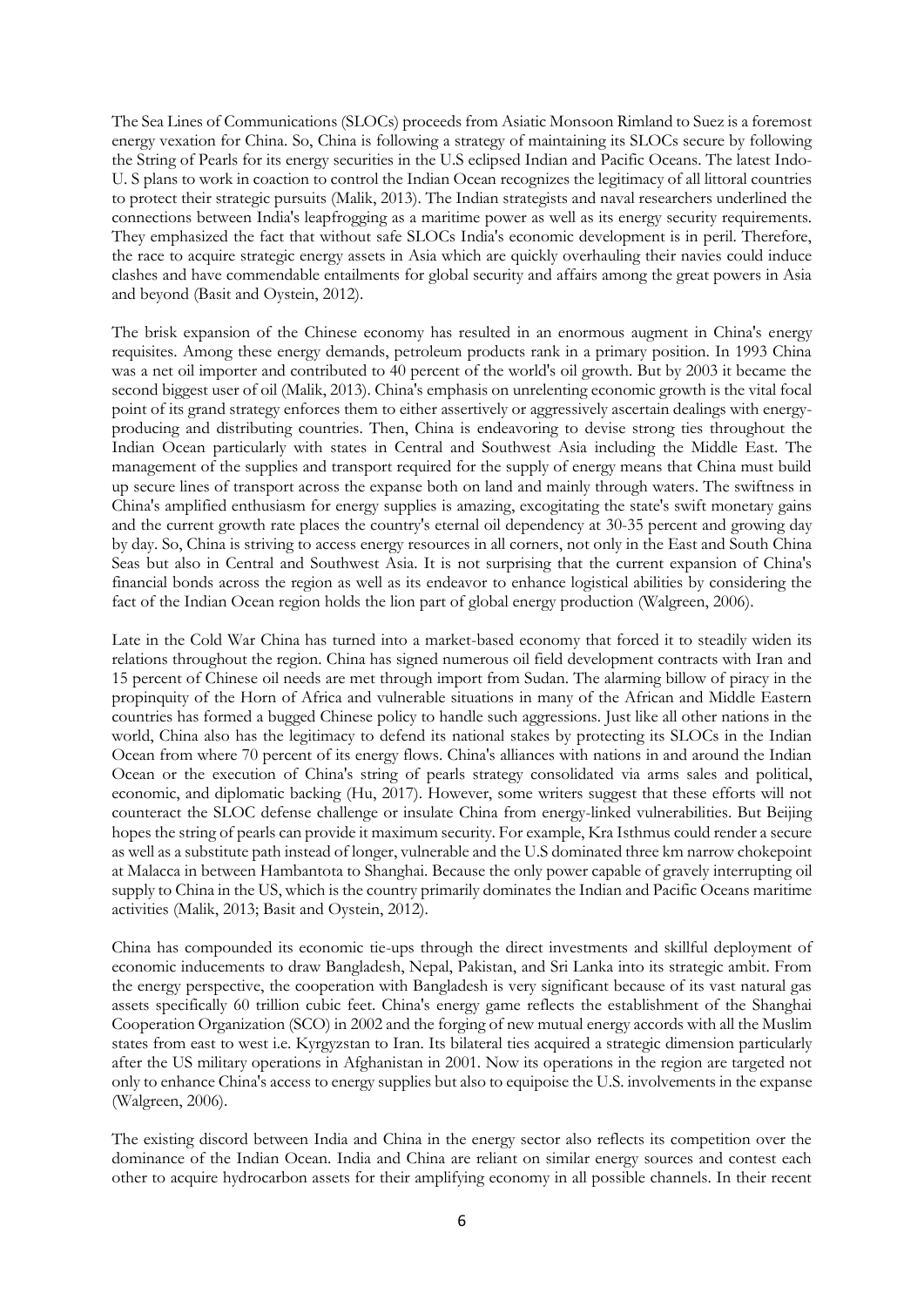struggle for energy resources, China has trodden India in the tight race for oil assets in Kazakhstan, Ecuador, and Nigeria through both assured for future collaboration in quest of energy supplies. According to Sumit Ganguly, India has competitive and not conflictual engagements with China in their joint quest for energy resources. China's motives to avail its reach to overseas energy resources have brought it into India's backyard because energy resources from East Africa and the Persian Gulf must cross the Indian Ocean to make their way to the market in China. In an endeavor to safeguard its intentions, China has succeeded in establishing a web of ports and alliances with nations in the littoral region including states that have traditionally been hostile to India. From the viewpoint of Indian observers, this so-called string of pearls strategy intends to acquire easy reach to places that can be used to project Chinese power in the Indian Ocean. Whatever the intentions and strategies followed by China in the region, the reality is that the country is very active in the Indian Ocean waters and littorals to carry on its wider ambitions (Ladwig, 2009).

### **Conclusion**

Over the last few years, China and India have taken momentous steps to be major thespians in Asia as well as in the global scenario in both strategic and economic terms. In the Asian context, Beijing has extended its business with numerous states in the region which endow with a double gain of ensuring energy supplies while at the same time framing regional security architecture in favor of China. On the other hand, India's strategic stance is ever more directed towards a maritime dimension along with its ambitions to emerge as the decisive factor in the Indian Ocean. The larger Asian balance of power is fashioned by events not only in the landmass of Asia but also in the waters of the Indian Ocean because of its reincarnation as a new global center of trade as well as geopolitics and energy flows. So, the non-traditional security dilemmas in the expanse like energy security and climate security to transnational terrorism and environmental degradation have evolved as significant as traditional security issues such as freedom of navigation, security of sea lanes, maritime security, the proliferation of weapons of mass destruction, and ocean piracy.

For China, the string of pearls strategy has opened new avenues for its emergence as the major power against India's enduring great power ambitions which append affectional vigor to its thirst for domination over the Indian Ocean. It paved way for pouring additional fuel for mutual distrusts between the two Asian giants. In Indian scrutiny, if China can gain ascendancy in the Indian Ocean at India's expense, it will be a death knell to its world power strides. The great power ambitions of both countries are dependent on each other and an unwavering, reciprocally beneficial equation between them is more likely to be realized. In most of the ongoing transactions, India and China are in a race for regional supremacy. So, now it's the time to seriously examine the way they positively recognize each other thereby restructuring their foreign policies accordingly, and, in this process, both have to relinquish some short-term gains for long-term mutual benefits. The substance and consolidation of the mutual collaboration are crucial as the world's most populous and fastest-growing nations manage their strive towards great power status because in the 21st century the world becomes increasingly affected by the rise of these two Asian powers' phenomenal economic emergence and political sway. Therefore, harmonious handling of both China's and India's cooperation will be vital for regional as well as global peace and opulence shortly and everyone looks upon a fabulous Asia reflected in the world.

### **References**

Ayres, A. (2017). Will India Start Acting like a Global Power: New Delhi's New Role. *Foreign Affairs*, *96(6)*:83-92.

Basit, S. and Oystein T. (2012). *Emerging naval powers in Asia: China's and India's quest for sea power*, Oslo Files on Defence and Security, Norwegian Institute for Defence Studies. Brewster, D. (2010) An Indian Sphere of Influence in the Indian Ocean, *Security Challenges*, *6(3):* 01-20.

Brewster, D. (2011). Indian Strategic Thinking about East Asia. *Journal of Strategic Studies*, *34(6):*825-852.

Chellaney, B. (2012). Rising Powers, Rising Tensions: The Troubled China-India Relationship. *SAIS Review of International Affairs*, *32(02):*99-108.